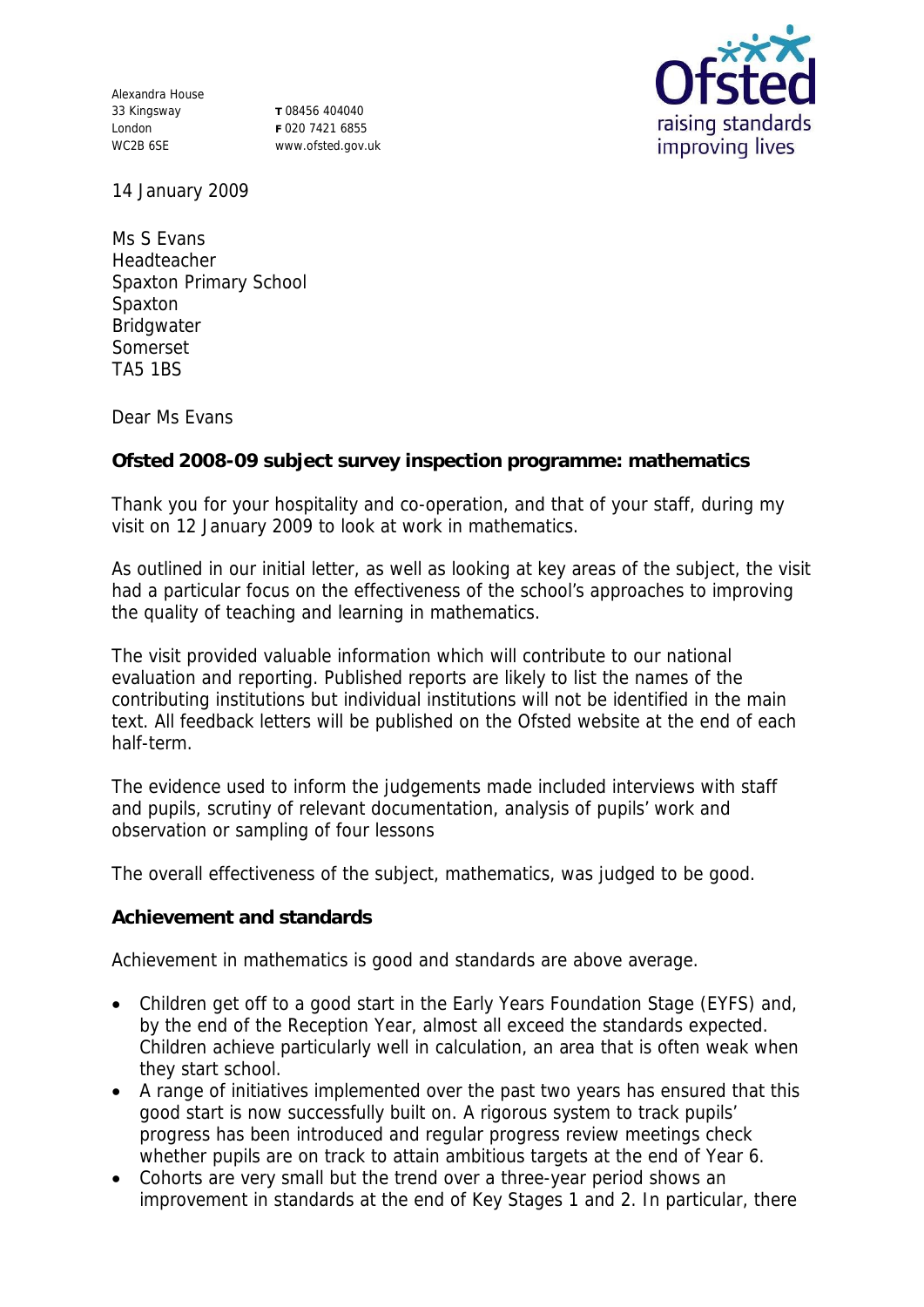is now a sharp focus on ensuring that more able pupils reach the higher levels in national tests.

 Pupils are generally enthusiastic about mathematics. Year 6 pupils enjoy a range of open-ended activities such as number challenges. They are positive about opportunities to work collaboratively and the flexibility in grouping arrangements that means that pupils of different abilities sometimes have an opportunity to work together.

## **Quality of teaching and learning of mathematics**

The quality of teaching and learning of mathematics is good.

- Teaching methods have been reviewed and adapted as part of the drive to improve standards. All groups now have regular focused input led in turn by a teacher or teaching assistant. This ensures that more able pupils are challenged in their thinking. Those pupils with learning difficulties continue to get appropriate support, but also have the chance to work independently.
- The most effective lessons are clearly based on assessment of pupils' prior learning. Teachers use a range of targeted questions to check individual pupils' understanding or revisit key teaching points to consolidate their knowledge. There are occasions in other lessons where teaching tends to be focused on completing a task rather than securing pupils' understanding.
- A new marking scheme makes effective use of symbols to record how successfully pupils have tackled a task. Pupils have a good understanding of what the symbols mean and, occasionally, older pupils assess their own work using these. Sometimes the marked work has useful comments to indicate the next stage in learning, but there is scope to extend this further as pupils generally lack awareness of what they need to do to improve.

## **Quality of the mathematics curriculum**

The quality of the mathematics curriculum is good.

- Planning, based on the new primary framework, is adapted to take account of mixed-age classes and the range of pupils' abilities. Work is being undertaken to sharpen learning objectives so that these are clearly focused on improving pupils' understanding.
- In the EYFS, a broad range of relevant, first-hand experiences ensures that children develop a good understanding of number and early aspects of calculation.
- Good use has been made of analysis to identify areas of mathematics that need a sharper focus. This has led to stronger emphasis on improving pupils' competence in aspects of calculation, particularly to strengthen their knowledge of multiplication. The school has also worked to increase opportunities for pupils to use and apply their knowledge of mathematics. In Years 5 and 6 in particular, there are good examples of practical activities that encourage pupils to solve a variety of problems.
- Information and communication technology (ICT) is used for a various practice tasks, largely related to use of number for calculations. However, there is very limited use of ICT for data-handling and pupils have little understanding of spreadsheets.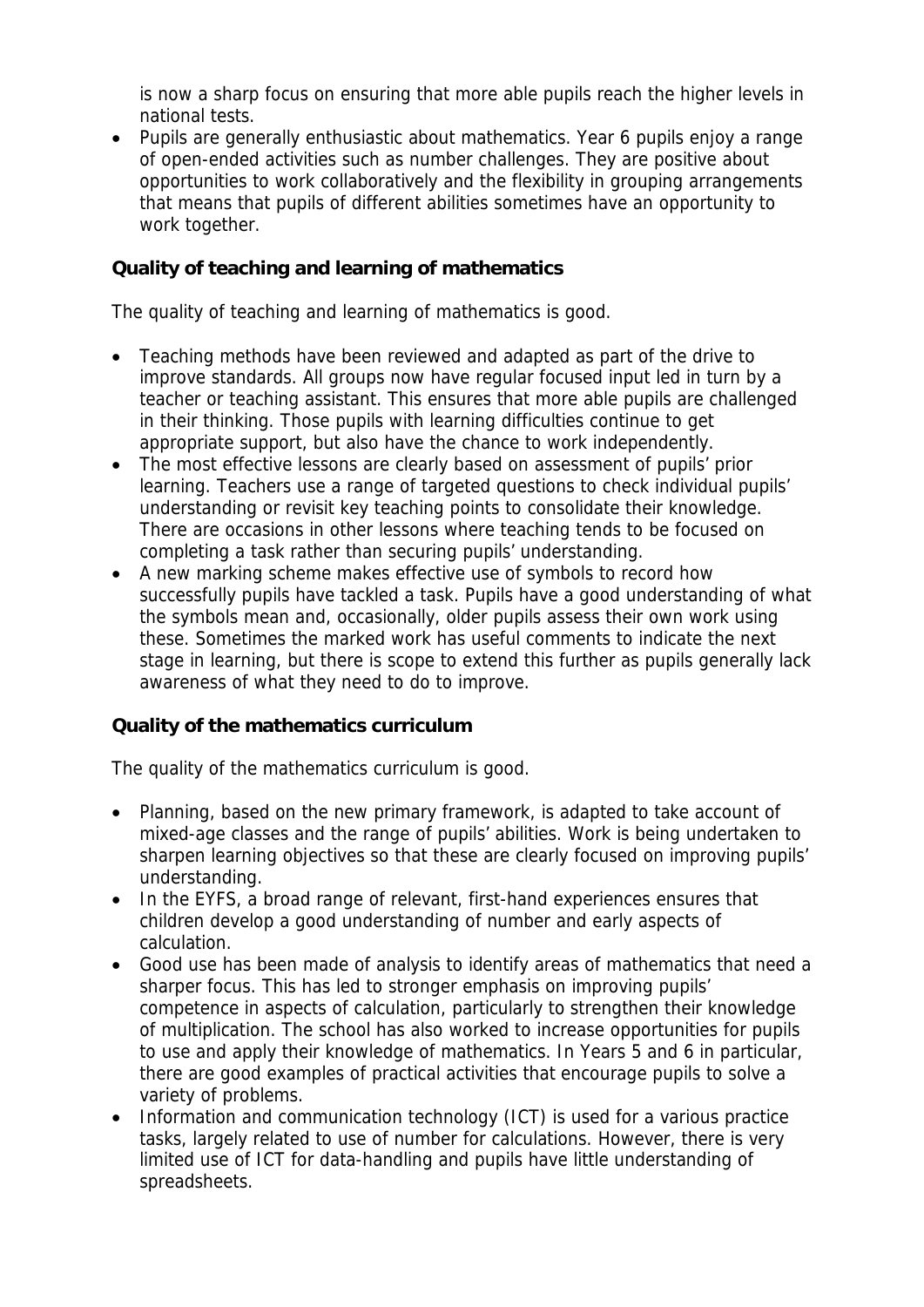## **Leadership and management of mathematics**

The leadership and management of mathematics are good.

- Your strong partnership with the subject leader ensures that mathematics has a high profile and that all teachers are aware that they have a role to play in raising standards. The introduction of a tracking system has proved particularly successful in monitoring standards, providing teachers with clear information on pupils' attainment and raising expectations of what pupils might achieve.
- Good use is made of analysis of pupils' performance in tests to identify areas that might be improved. This informs action planning for individual classes as well as the school development plan.
- The school has a strong track record in terms of ensuring good support for pupils with learning difficulties. More recently, there has been an increased focus on identifying gifted and talented pupils and on improving provision for pupils in each year group who have the potential to make accelerated progress. Use is being made of assessment information to develop personalised learning plans; this work is at an early stage but has the potential to improve achievement still further.

**Subject issue: the effectiveness of the school's approaches to improving the quality of teaching and learning in mathematics**

- Participation in the local authority's leading learning programme and schoolbased training on the introduction of the new primary framework have proved successful in improving the overall quality of teaching and learning.
- You have successfully promoted a collaborative approach to securing improvements. This has been achieved through open discussion on standards and progress and encouraging staff to adapt teaching methods to meet the needs of pupils better.
- The expertise of the subject leader is used well in leading developments in mathematics, but there is no opportunity for colleagues to observe her teaching. Much of the monitoring of teaching is on an informal basis. While this is helpful in gaining an overview of quality, it does not enable a focused evaluation of key areas identified for improvement.

**Areas for improvement, which we discussed, included:**

- ensuring that pupils are clear about the next steps in their learning and what they need to do to improve
- extending the use of ICT so that pupils have opportunities to explore its potential in areas such as organising and interrogating data and using formulae for calculations
- increasing opportunities to share effective practice and to evaluate the impact of strategies to improve teaching.

I hope these observations are useful as you continue to develop mathematics in the school.

As explained in our previous letter, a copy of this letter will be sent to your local authority and will be published on the Ofsted website. It will also be available to the team for your next institutional inspection.